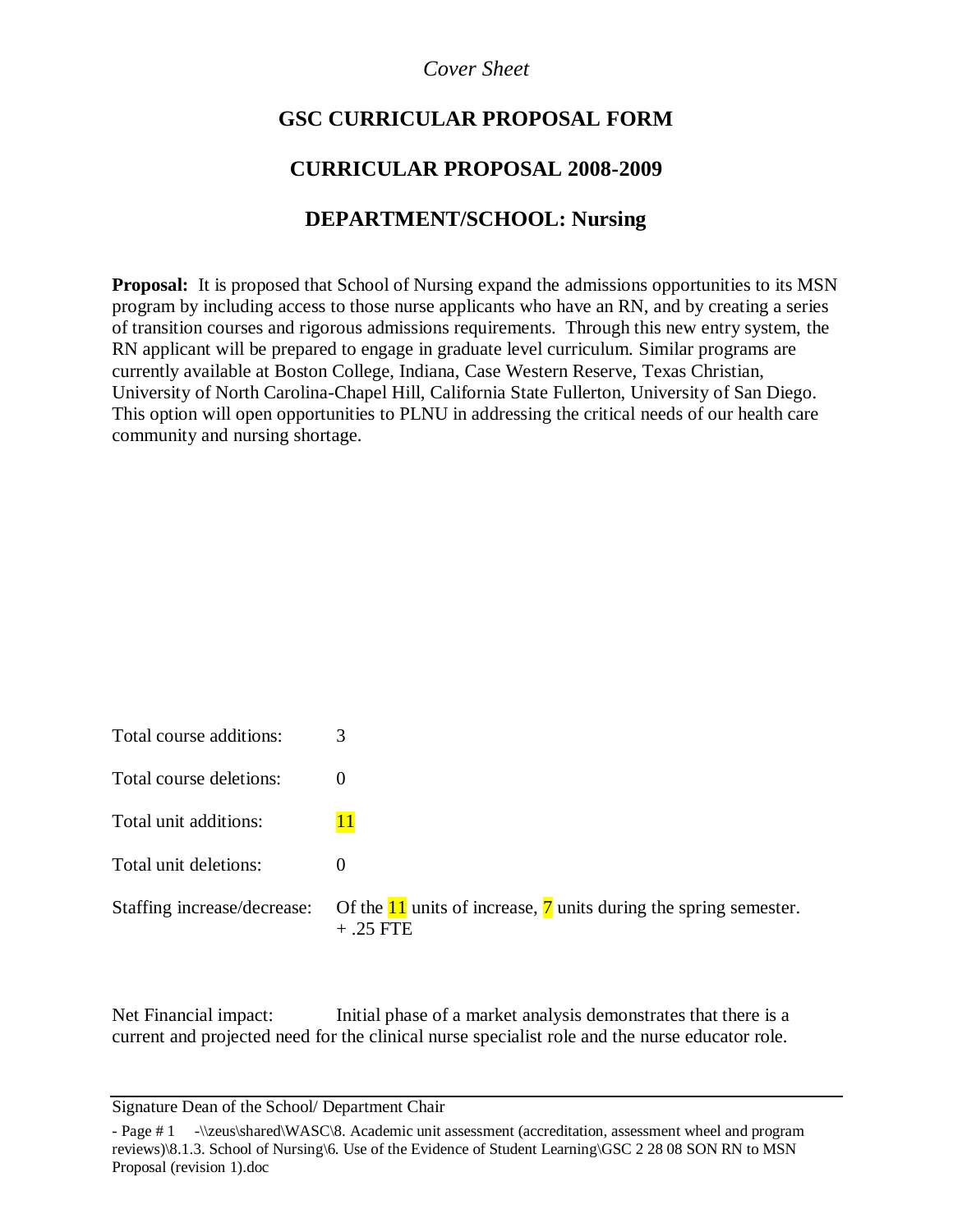# **DEPARTMENT/SCHOOL: Nursing Program: MSN**

**Proposal:** It is proposed that School of Nursing expand the admissions opportunities to its MSN program by including access to those nurse applicants who have an RN, and by creating a series of transition courses and rigorous admissions requirements. Through this new entry system, the RN applicant will be prepared to engage in graduate level curriculum. Similar programs are currently available at Boston College, Indiana, Case Western Reserve, Texas Christian, Purdue, University of North Carolina-Chapel Hill, California State Fullerton, University of San Diego. This option will open opportunities to PLNU in addressing the critical needs of our health care community and nursing shortage.

#### **Prerequisites**

Associate Degree in Nursing (ADN) or Equivalent Active CA RN Licensure Portfolio: See Rubric. Individual must demonstrate functioning at the Competent/Intermediate level Other Requirements for MSN program

#### RN – MSN Specific Curriculum

| GNSG 501: Writing/research inquiry process | 3 units             |
|--------------------------------------------|---------------------|
| <b>GNSG 545: RN-MSN Transition</b>         | 4 units             |
| <b>GNSG 546: RN-MSN Transition II</b>      | 4 units<br>11 units |
| <b>MSN</b> Courses                         |                     |
| Same as current MSN program                | $40 - 43$ units     |

TOTAL RN-MSN units  $=$  51 - 54 units

| <b>University</b>                 | Program            | $#$ of units                         | <b>Tuition</b>                                     |
|-----------------------------------|--------------------|--------------------------------------|----------------------------------------------------|
|                                   | type               | required                             |                                                    |
| <b>Point Loma Nazarene</b>        | <b>RN-MSN</b>      | <b>Transition units 10</b>           | Graduate Nursing \$570/unit                        |
| <b>University</b>                 |                    | <b>MSN 40-43</b>                     |                                                    |
| <b>University of San Diego</b>    | <b>RN-MSN</b>      | BSN 34 units                         | Undergraduate \$1115/unit                          |
|                                   | <b>BSN</b> granted | MSN 37 units                         | Graduate \$1100/unit                               |
| <b>California State Fullerton</b> | <b>RN-MSN</b>      | BSN-40 units<br>MSN-42 units         | Undergraduate fees \$732 0-6 units<br>$> 6$ \$1260 |
|                                   | <b>BSN</b> granted |                                      | Graduate 0-6 units is \$900                        |
| <b>Indiana University</b>         | <b>RN-MSN</b>      | $36-42$ units                        | Graduate \$425 /unit                               |
| <b>Texas Christian</b>            | <b>RN-MSN</b>      | Transition 13 units<br><b>MSN 38</b> | Graduate \$15570/year                              |

- Page # 2 -\\zeus\shared\WASC\8. Academic unit assessment (accreditation, assessment wheel and program reviews)\8.1.3. School of Nursing\6. Use of the Evidence of Student Learning\GSC 2 28 08 SON RN to MSN Proposal (revision 1).doc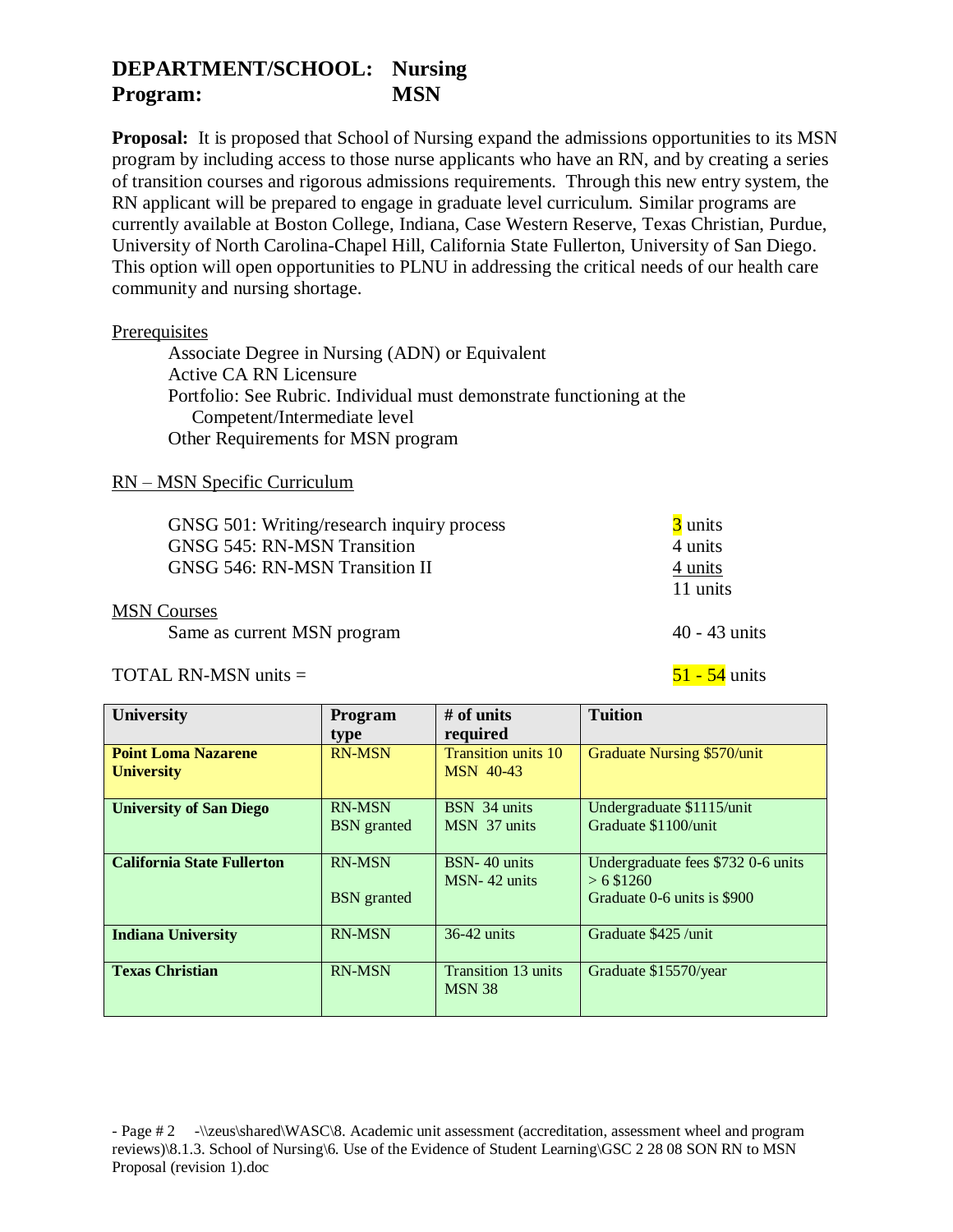Course Descriptions

#### **GNSG 501 Writing and Research 3 units**

Foundational concepts and issues designed to assist the graduate student with scholarly writing skills and research inquiry techniques. Statistical methods for nursing research including: descriptive statistics, inferential statistics, sampling, hypothesis testing, frequency distribution, and correlation will be included.

Teaching Methods: Intensive format - 4 Saturdays

\_\_\_\_\_\_\_\_\_\_\_\_\_\_\_\_\_\_\_\_\_\_\_\_\_\_\_\_\_\_\_\_\_\_\_\_\_\_\_\_\_\_\_\_\_\_\_\_\_\_

\_\_\_\_\_\_\_\_\_\_\_\_\_\_\_\_\_\_\_\_\_\_\_\_\_\_\_\_\_\_\_\_\_\_\_\_\_\_\_\_\_\_\_\_\_\_\_\_\_\_\_

#### **GNSG 545 RN-MSN Transition I 4 units**

This course will explore Christian nursing history, scholarly writing, research, theory, and the legal/ethical foundations for practice in the professional role. This course will prepare the student for GNSG 601 and GNSG 603,

Teaching Methods: Quad format

#### **GNSG 546 RN-MSN Transition II 4 units**

This course will explore the environmental, multi-cultural, and global issues related to nursing in the community. Current trends in nursing management and servant leadership for communication, decision making and management of groups will also be investigated.

Teaching Methods: Quad format

Faculty Load Implications:

| GNSG 501 (3 units) Team taught: 2 faculty | spring Quad I  |
|-------------------------------------------|----------------|
| GNSG 545 (4 units) Team taught: 2 faculty | spring Quad II |
| GNSG 546 (4 units) Team taught: 2 faculty | summer         |

- Page # 3 -\\zeus\shared\WASC\8. Academic unit assessment (accreditation, assessment wheel and program reviews)\8.1.3. School of Nursing\6. Use of the Evidence of Student Learning\GSC 2 28 08 SON RN to MSN Proposal (revision 1).doc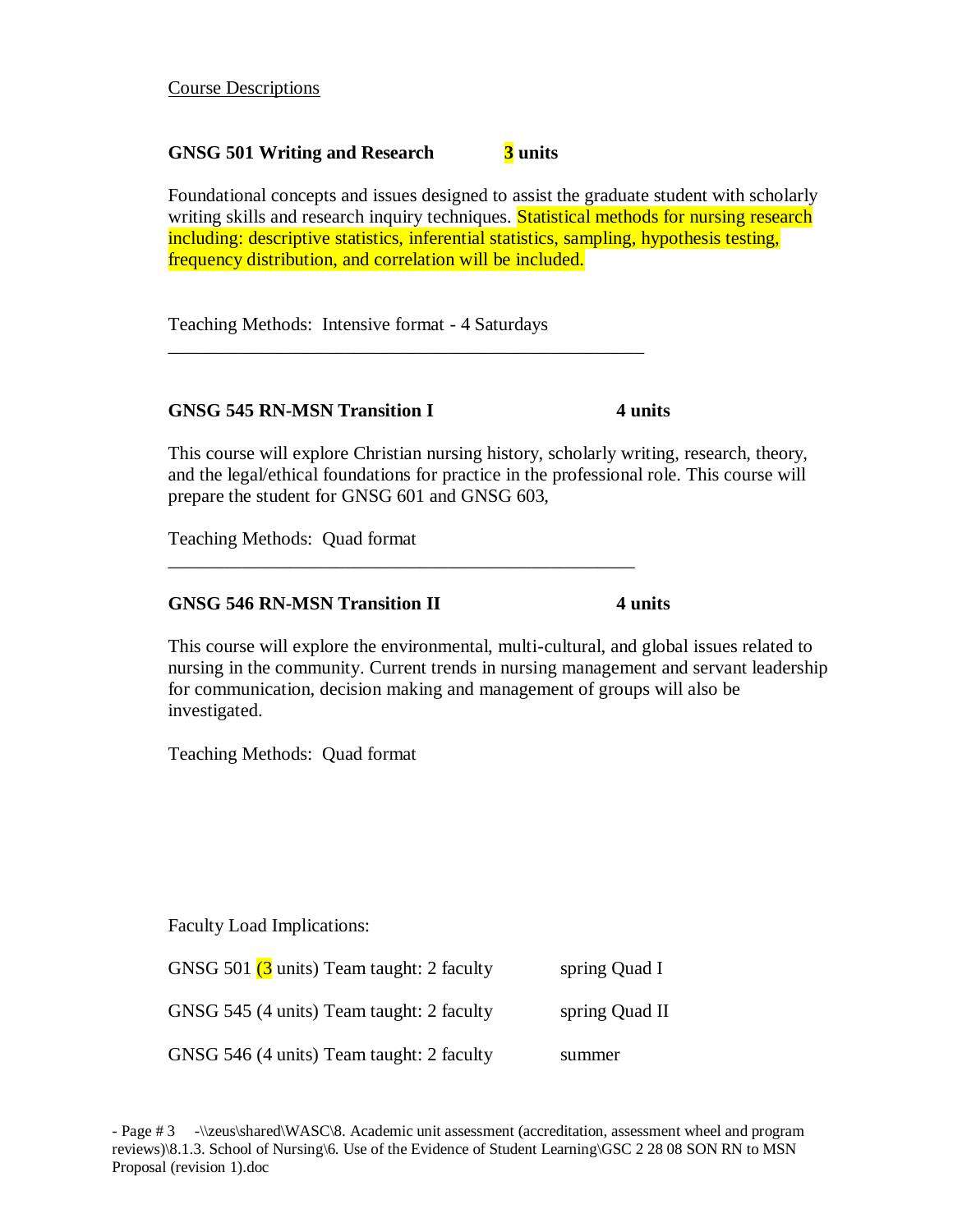#### Budget needs: Marketing

- 1. Rationale must include:
	- a) Market analysis (size, market share, revenue generation with analysis and rationale) Demographic information demonstrates a current and ongoing need for the clinical nurse specialist role and the nurse educator role in the San Diego healthcare community. See attached Hanover Research Report.

Additionally, the American Academy of Colleges of Nursing (AACN) and the Commission on Collegiate Nursing Education (CCNE) support such entry point options in over 140 nursing programs nationwide. Including: Boston College, University of North Carolina-Chapel Hill, Texas Christian, Case Western Reserve, University of Michigan, University of Washington, University of San Diego, Cal State Fullerton, and Purdue.

A research study (Aiken, 2003) supported the correlation between advanced nursing education and improved patient outcomes.

- b) Impact on support services (library, technology)Library staff have been consulted and are supportive of the proposal. There will be no increase need for resources or technology.
- c) Impact on Student Financial Services and Records. We have discussed with Graduate SFS and Records. Course numbering is in line with current procedures. Keith Bell notified WASC of this proposal, and was told that there would not be a need for program revision or program change for the option as it is not a new MSN degree or MSN program.
- d) Impact on library resources None
- e) A discussion of department/school and institution mission fit for providing alternate entry points for higher education is a mission fit for both the university and the School of Nursing. The university core values describe excellence in teaching and learning, development of whole persons, ethnic and cultural diversity, stewardship of resources. Each of these areas are specifically addressed for the student who will seek out this entry point.

The mission fit for the School of Nursing is exemplified "these MSN graduates expand educational opportunities that empower individuals to optimal health and effective citizenship; and work to become models of creative Christian leadership who seek to improve the quality of life in their communities.

Traditional community college graduates are from more ethnic and culturally diverse groups, as opposed to the traditional PLNU BSN graduate. This option provides an entry point for a graduate degree for these individuals who can then expand on their leadership opportunities not previously available to them in the workplace.